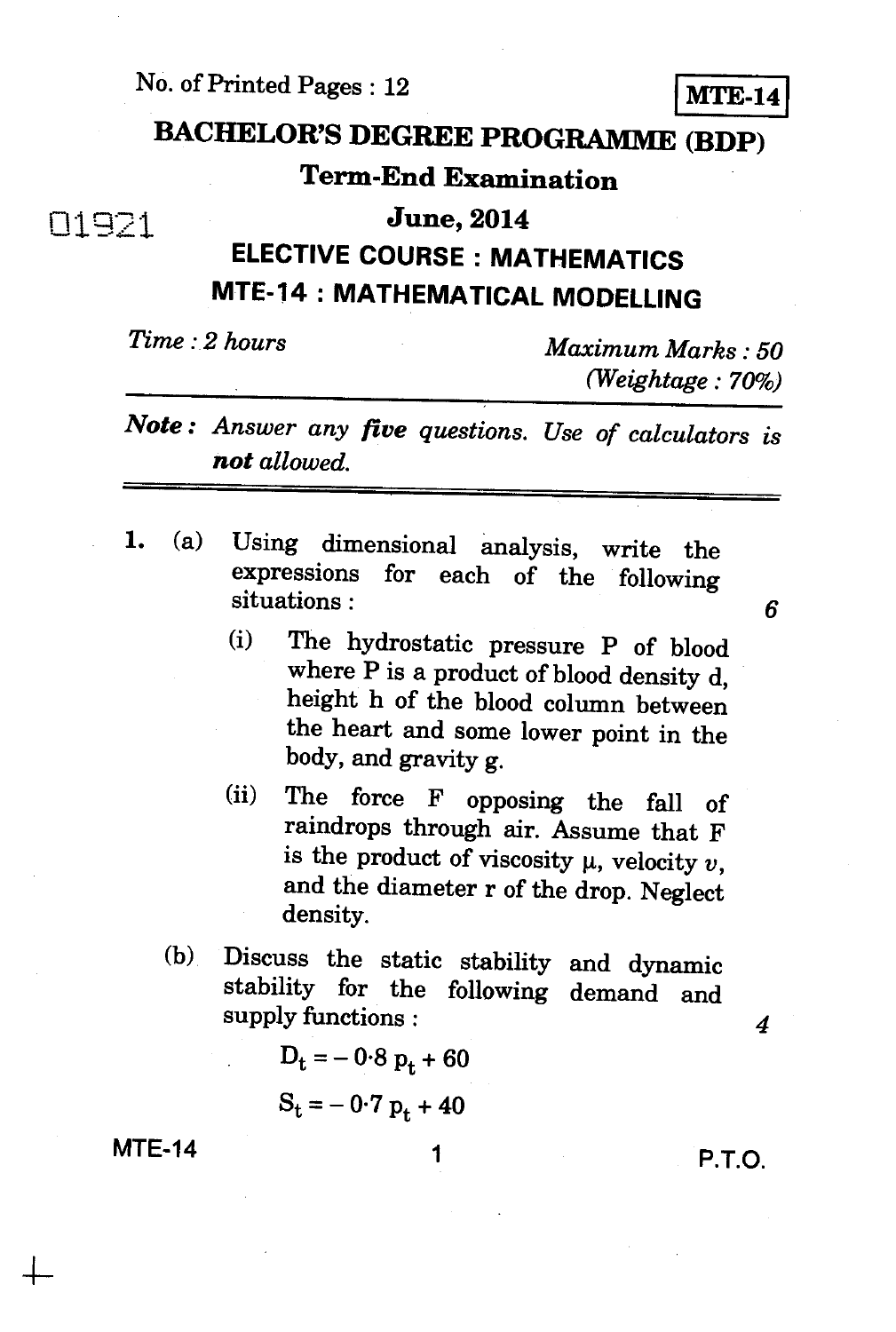- **2.** (a) Formulate the model equation for a ball dropped from a height h metres against a resistance proportional to the square of its velocity. Find the velocity of the ball at any time t. Also, find the limiting velocity  $\lim_{x \to \infty} \frac{1}{x}$   $\lim_{x \to \infty}$  5
	- (b) Consider a logistically growing population. If the population is harvested at a rate proportional to the population at that instant, formulate the modified logistic equation taking into account the effect of harvesting. If the initial population is K, obtain the solution and discuss it as  $t \to \infty$ . 5
	- **3.** (a) The differential equations

$$
\frac{dS}{dt} = -\beta SI + \lambda S,
$$

$$
\frac{dI}{dt} = \beta SI - YI
$$

model a disease spread by contact where S is the number of susceptibles, I is the number of infectives,  $\beta$  is the contact rate, Y is the removal rate and  $\lambda$  is the birth rate of susceptibles.

- (i) Identify which term in the RHS of each differential equation arises from birth of susceptibles.
	- (ii) Discuss the model given by the above two differential equations. 6

**MTE-14** 2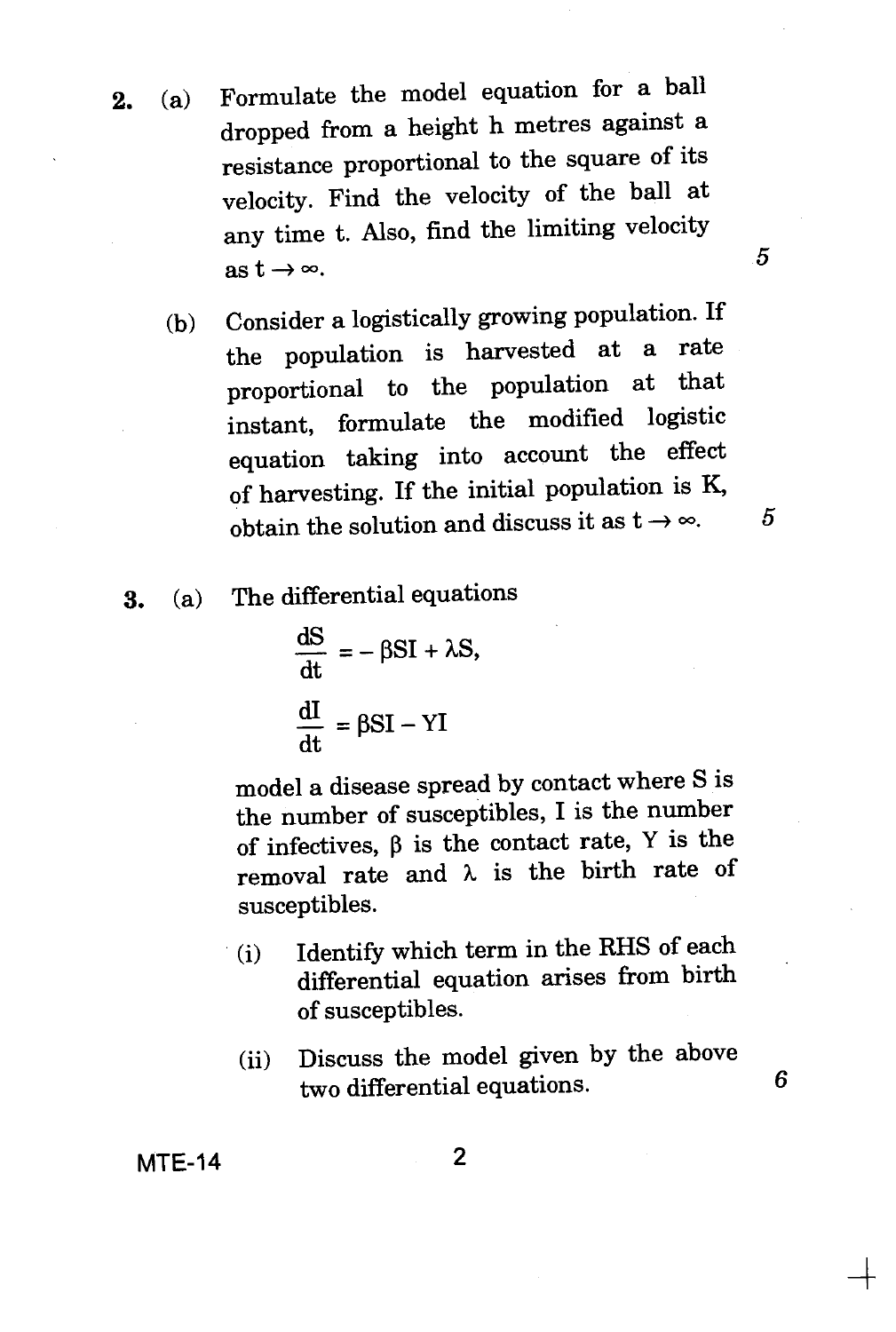- (b) Modelling a problem can be done in several ways. We give below the different problems related to tumour growth. Identify the type of model (deterministic, continuous, stochastic or discrete) which is most appropriate in each of the following situations :
	- (i) Effect of treatment given at regular intervals.
	- (ii) Effect of drugs on a patient who is given the drug for a given duration of time.
	- (iii) Effect of radiation on tumour cells : some cells may continue to grow but some may be damaged.
	- (iv) Finding the time taken for a tumour to double in size.
- **4.** (a) There are two species A and B in a forest. A feeds on B. The increase in population of A is proportional to the population of B, while the decrease in population of B is proportional to population of A. Set up the model equations describing this situation. Also solve the model equations and discuss the nature of the critical points.  $5$

**MTE-14** 3 **P.T.O.**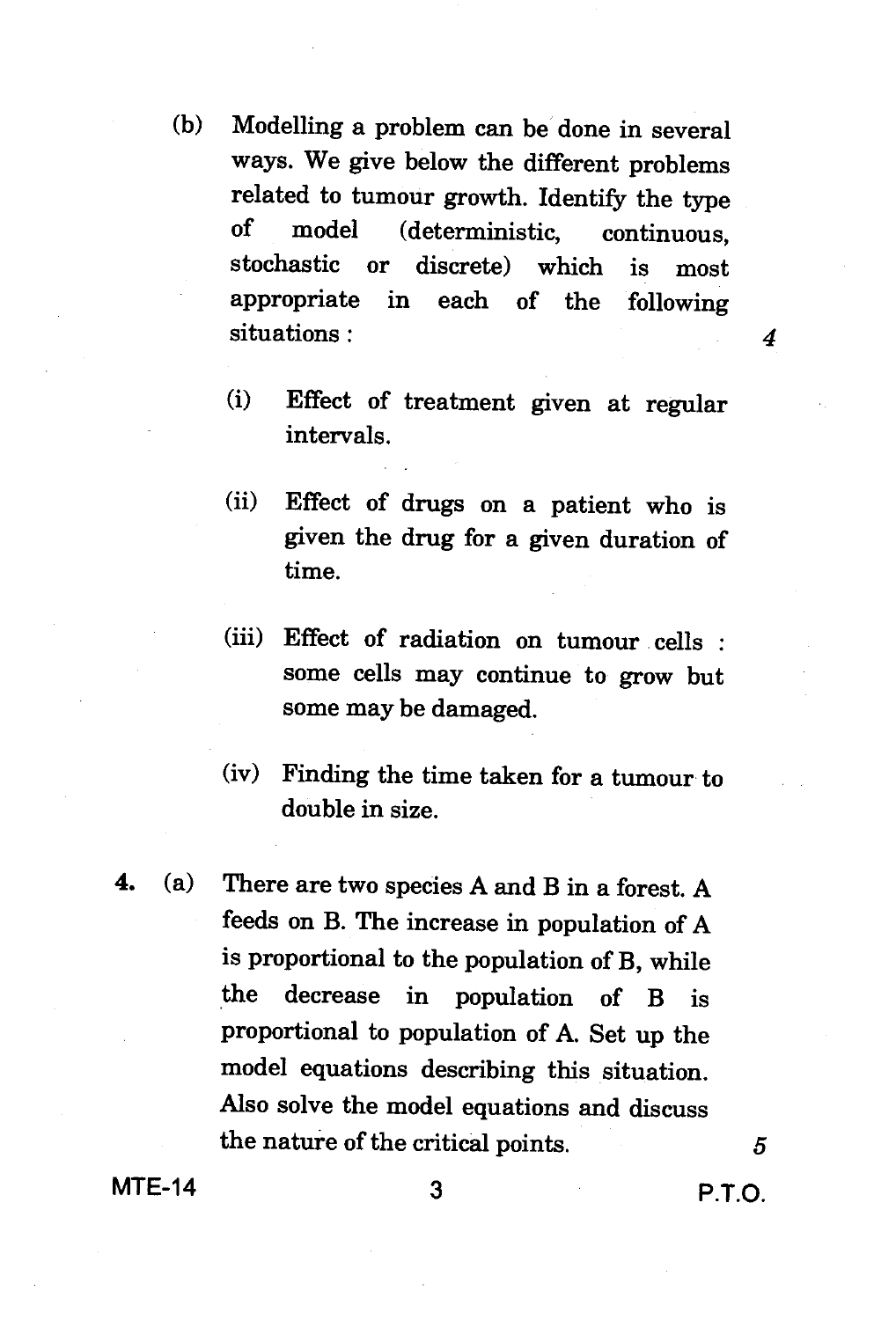- (b) A colony of bacteria increases at a rate that is proportional to the number of bacteria in the colony. If the population quadruples in two years, find the size of the colony after eight years.
- (c) State the law used for the formulation of Gaussian model of dispersion.
- 5. (a) The return distribution on the 2 securities A and B, is as follows :

| Event    | Chance<br>$p_{1j} = p_{2j}$ | Return |          |
|----------|-----------------------------|--------|----------|
|          |                             |        | $R_{2i}$ |
|          | 0.33                        | 19     | 18       |
| $\bf{2}$ | 0.25                        | 17     | 16       |
| 3        | 0.17                        | 11     | 11       |
|          | 0.25                        | 10     | 9        |

Find which security is more risky in the Markowitz sense. *6* 

(b) A drug is induced in patient's bloodstream at a constant rate of r gm/sec. Simultaneously the drug is removed at a rate proportional to the amount x(t) of the drug present at any time t.

> Determine the differential equation governing the amount x(t). If the initial concentration of the drug in the bloodstream is  $x_0$ , find the concentration of the drug at any time t.

**MTE-14** 4

3

*2* 

 $\boldsymbol{4}$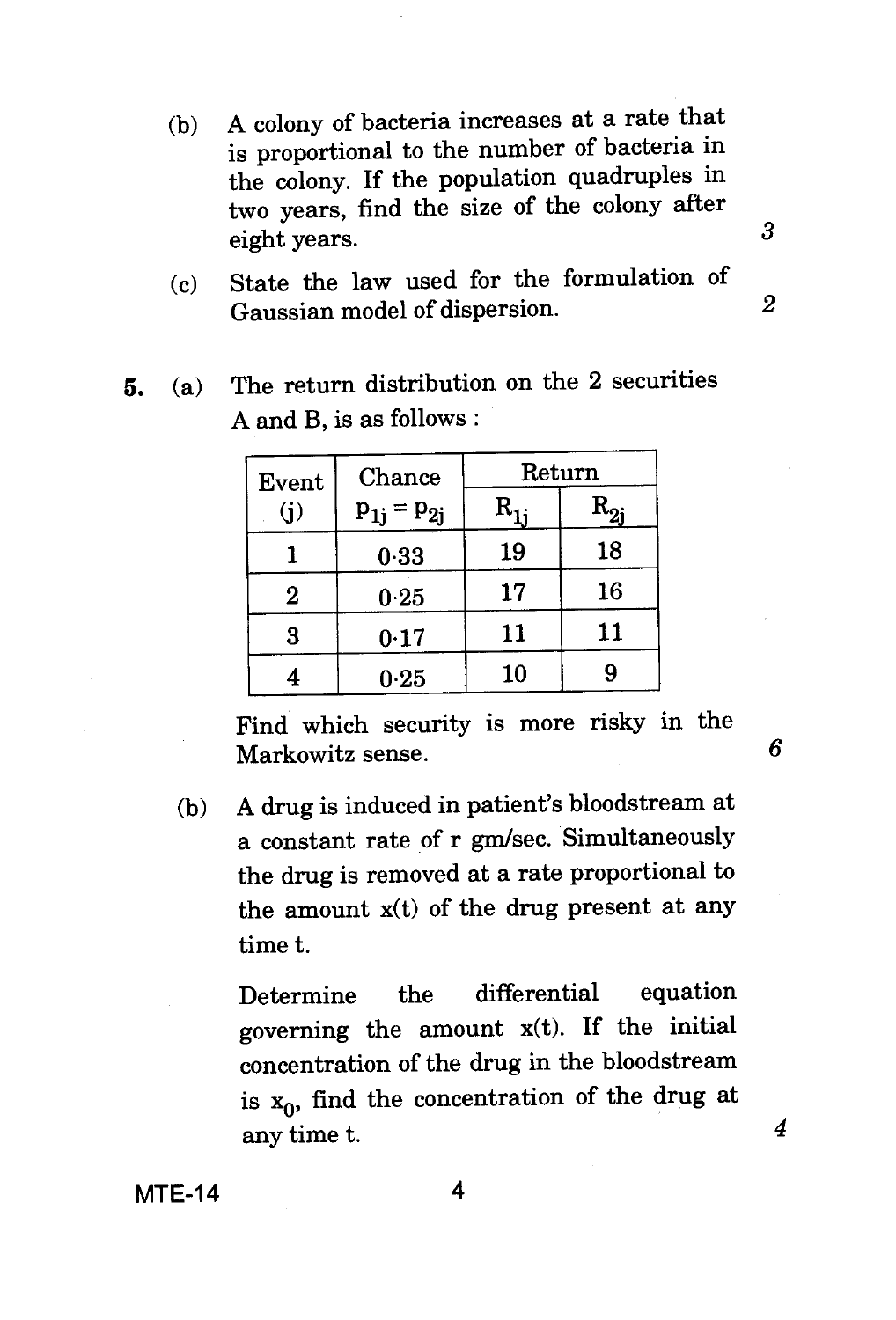- **6. (a) Two firms X and Y produce the same commodity. Due to production constraints, each firm is able to produce 1, 3**  and 5 units. The cost of producing  $q_x$ **units for firm X is ₹ [6 +**  $q_x^2 - 2q_x + 5$ **] and firm Y has identical cost function ₹**  $[6 + q_v^2 - 2q_v + 5]$  for producing  $q_v$  units. **p is the price of one unit for firm X. We assume that the market is in equilibrium. The outcomes are the profits of the firm shown in the form of a matrix**   $A = {a_{ij}}$  (pay-off matrix). Write (i)  $a_{11}$  $\binom{1}{1}$   $a_{22}$  (iii)  $a_{21}$ , if demand function D(p) is **given as D(p) = 50 – p.** 6
	- **(b) Assume that the Moon is at a distance of 3,00,000 km from the Earth and that it takes 28 days for it to orbit the Earth once. Geostationary satellites are those which are at rest relative to the Earth. Using these two statements derive the altitude of the geostationary satellite from the centre of the Earth.** *4*
- **7. (a) A particle of mass m is thrown vertically**  upward with velocity  $v_o$ . The air resistance is  $mg c v^2$  where c is a constant and  $v$  is the **velocity at any time t. Show that the time taken by the particle to reach the highest point is given by**

 $v_0 \sqrt{\mathbf{c}} = \tan (\mathbf{gt} \sqrt{\mathbf{c}}).$  *5* 

**MTE-14** 5 **P.T.O.**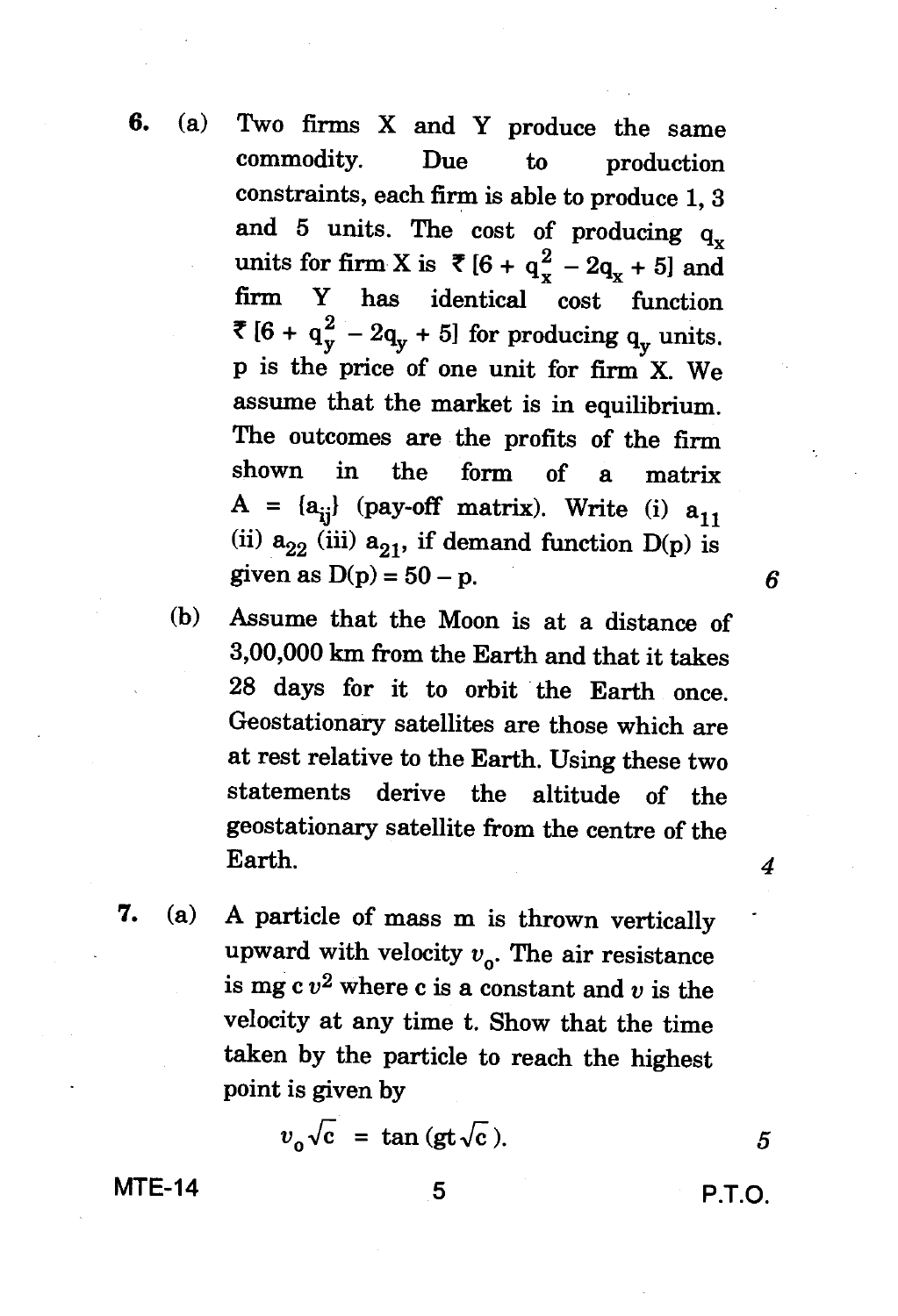(b) Consider a single server queueing system with Poisson input, exponential service times. Suppose the mean arrival rate is 3 calling units per hour, the expected service time is 0.25 hours and the maximum permissible calling units in the system is two. Derive the steady state probability distribution of the number of calling units in the system and then calculate the expected number in the system.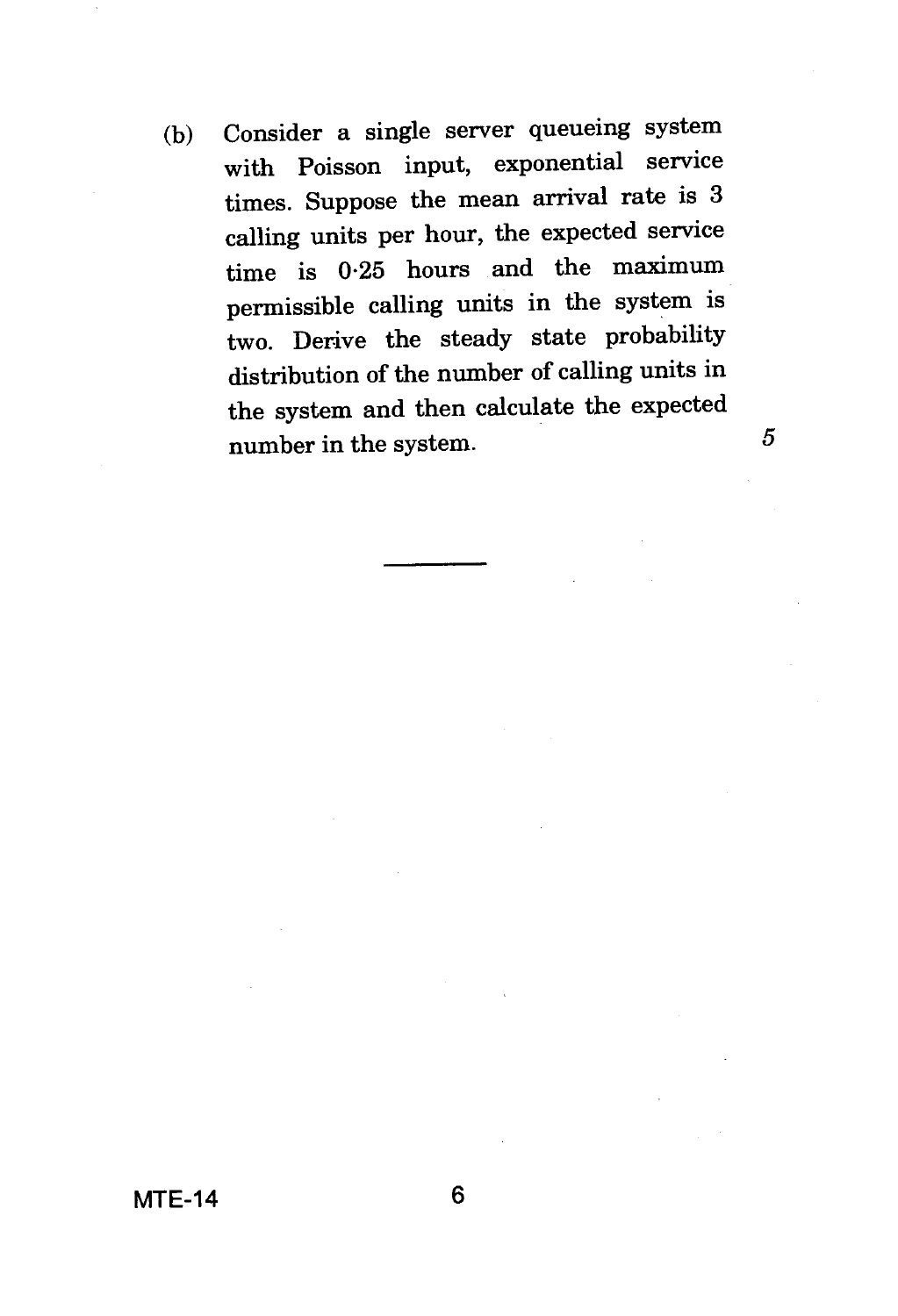## एम.टी.ई.-14

# स्नातक उपाधि कार्यक्रम (बी.डी.पी.)

## सत्रांत परीक्षा

#### जून, 2014

## ऐच्छिक पाठ्यक्रम : गणित एम.टी.ई.-14: गणितीय निदर्शन

समय : २ घण्टे

अधिकतम् अंक 50 (कुल का : 70%)

किन्हीं **पाँच** प्रश्नों के उत्तर दीजिए । कैलकुलेटर का प्रयोग करने नोट : की अनुमति नहीं है ।

- (क) विमीय विश्लेषण का प्रयोग करते हए निम्नलिखित 1. प्रत्येक स्थितियों के व्यंजक लिखिए:
	- रक्त का द्रवस्थैतिक दाब P जहाँ P रक्त घनत्व d,  $(i)$ हृदय और शरीर में किसी निम्न बिन्द के बीच रक्त स्तंभ की ऊँचाई h और गुरुत्व g का गुणनफल है।
	- वायु के माध्यम से गिरती हुई वर्षा की बूँदों का  $(ii)$ विरोध कर रहा बल F । मान लीजिए F बूँद की श्यानता  $\mu$ , वेग  $v$  और बूँद के व्यास  ${\bf r}$  का गुणनफल है। घनत्व की उपेक्षा कीजिए।
	- (ख) निम्नलिखित माँग फलन और पूर्ति फलन के लिए स्थैतिक स्थायित्व और गतिक स्थायित्व की व्याखा कीजिए:

 $D_t = -0.8 p_t + 60$ 

$$
S_t = -0.7 p_t + 40
$$

#### **MTE-14**

7

P.T.O.

4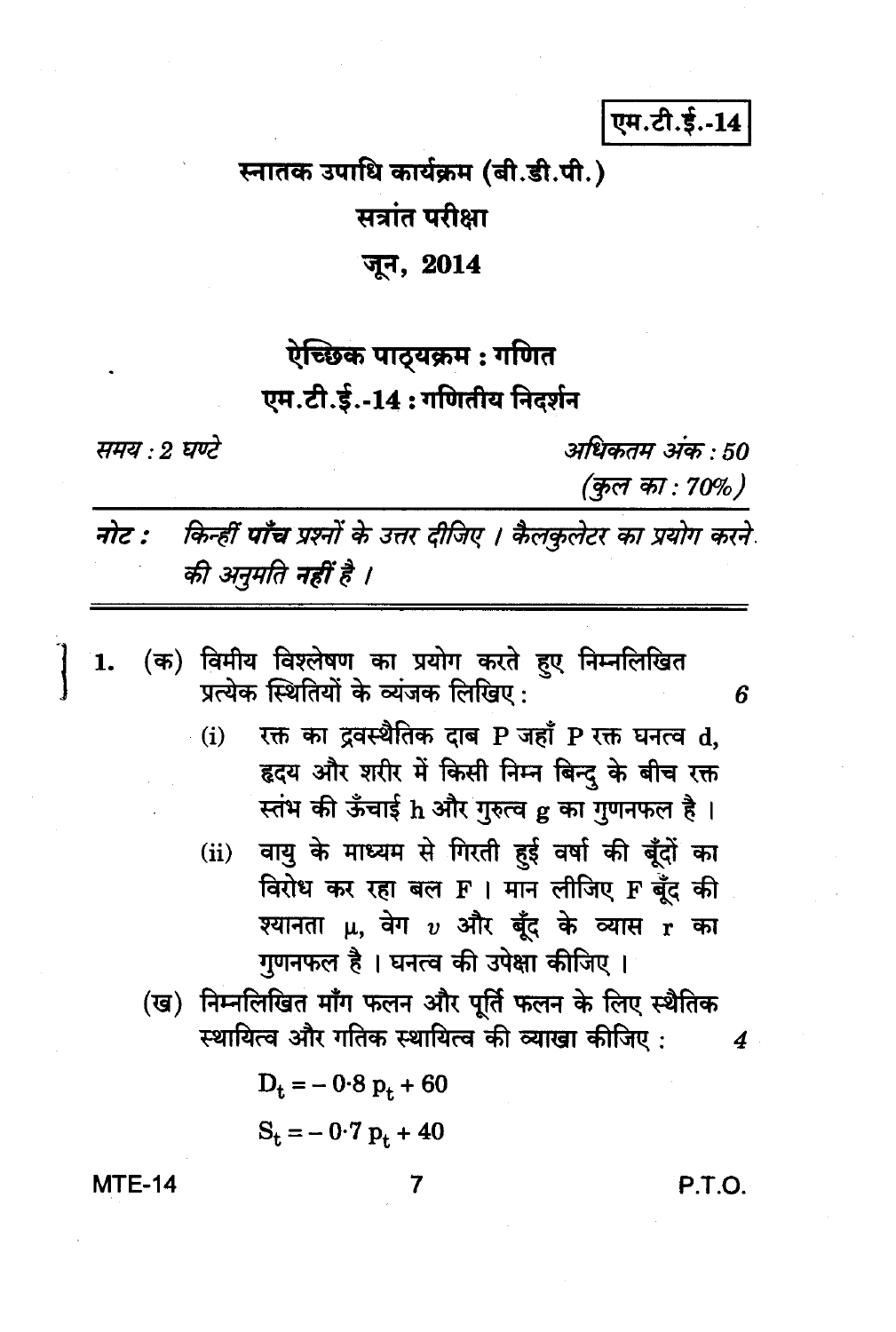एक गेंद को वातावरण में h मीटर की ऊँचाई से (क)  $2.$ गिराया गया है जहाँ वाय्-प्रतिरोध वेग के वर्ग के समानपाती है । इसके निदर्श समीकरण का सूत्रण कीजिए । किसी समय t पर गेंद का वेग ज्ञात कीजिए ।  $t\rightarrow \infty$  के लिए सीमांत वेग भी ज्ञात कीजिए ।

(ख) एक वृद्धिघात समष्टि लीजिए। यदि समष्टि में उस समय की समष्टि की समानुपाती दर से कटौती हो रही है, तो कटौती के प्रभावों को ध्यान में रखते हुए आपरिवर्तित वृद्धिघात समीकरण का सूत्रण कीजिए । यदि प्रारंभिक समष्टि K है, तो समीकरण का हल प्राप्त कीजिए और  $t\rightarrow \infty$  के लिए हल की चर्चा कीजिए।

 $\overline{5}$ 

 $\overline{5}$ 

6

(क) अवकल समीकरण 3.

$$
\frac{dS}{dt} = -\beta SI + \lambda S,
$$

$$
\frac{dI}{dt} = \beta SI - YI
$$

सम्पर्क से फैलने वाली बीमारी का निर्दर्शन करते हैं जहाँ S सुग्राह्यों की संख्या है, I संक्रामकों की संख्या है, B संपर्क-दर है, Y निष्कासन दर है और 2 सुग्राह्यों की जन्म दर है।

- पहचानिए कि दोनों अवकल समीकरणों के दाएँ  $(i)$ पक्ष में कौन-से पद सुग्राह्यों के जन्म के कारण प्राप्त हैं ।
- उपर्युक्त दोनों अवकल समीकरणों द्वारा प्राप्त निदर्श  $(ii)$ पर चर्चा कीजिए ।

**MTE-14**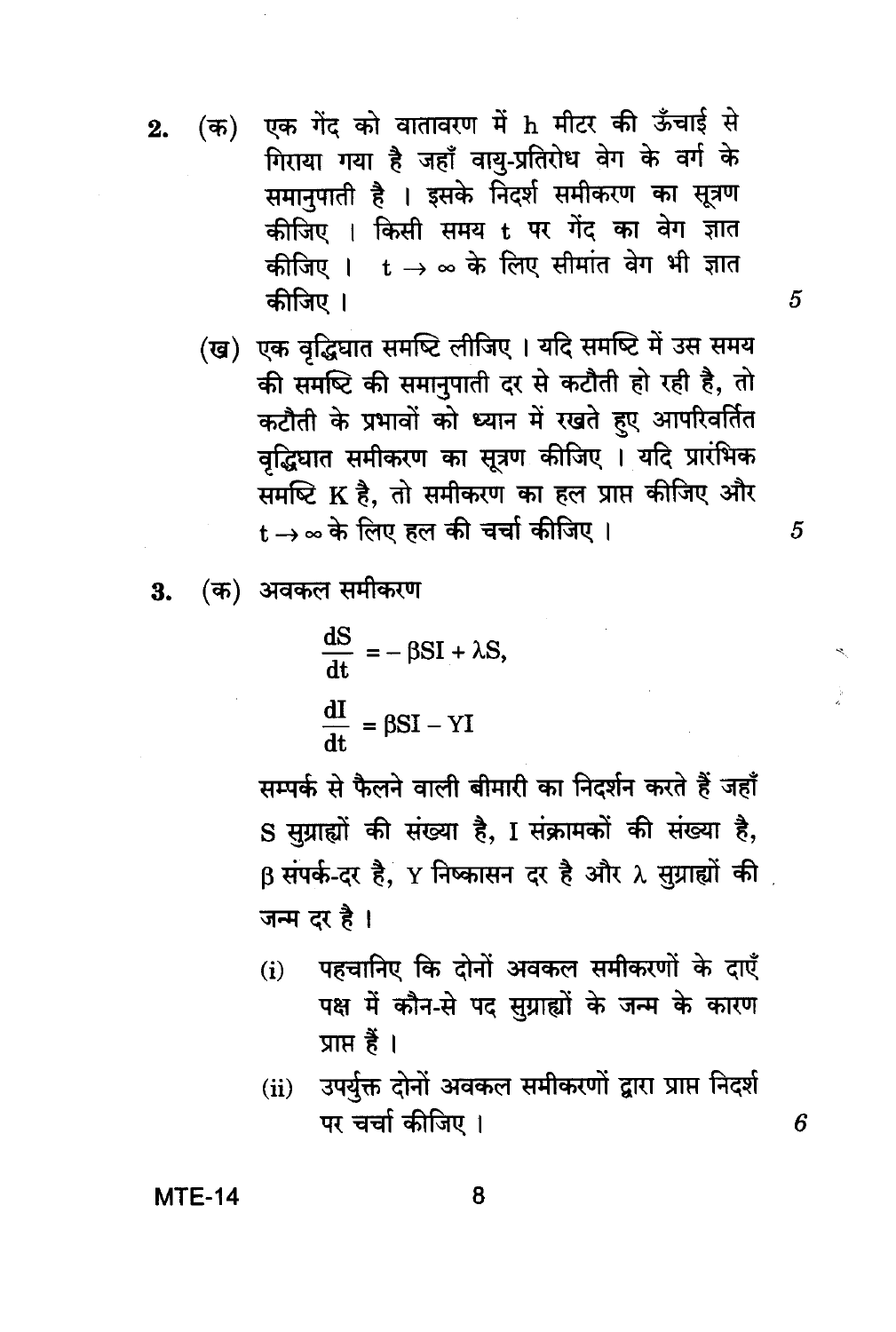- (ख) समस्या का निदर्शन कई विधियों से किया जा सकता है । नीचे हमने ट्यूमर वृद्धि से संबंधित विभिन्न समस्याएँ दी हैं। निम्नलिखित प्रत्येक स्थिति में निदर्श के सबसे उत्तम प्रकार (निर्धारणात्मक, संतत, प्रसंभाव्य या असंतत) को पहचानिए :
	- नियमित अंतरालों पर दिए गए उपचार का  $(i)$ प्रभाव ।
	- एक रोगी, जिसे दी गई अवधि तक दवा दी गई  $(ii)$ हो, पर दवा का प्रभाव ।
	- (iii) ट्यूमर कोशिकाओं पर विकिरण (radiation) का प्रभाव : कुछ कोशिकाओं की वृद्धि जारी रह सकती है जबकि कुछ को क्षति हो सकती है।
	- (iv) ट्यूमर के आमाप को दगुना होने में लगने वाले समय को ज्ञात करना ।
- 4.  $(\overline{a})$  एक जंगल में दो स्पीशीज़ A और B हैं | A का आहार B है। समष्टि A में होने वाली वृद्धि समष्टि B के समानूपाती है जबकि समष्टि B में होने वाली कमी समष्टि A के समानुपाती है । इस स्थिति का वर्णन करने वाले निदर्श समीकरण प्राप्त कीजिए । प्राप्त निदर्श समीकरणों को हल कीजिए और क्रांतिक बिन्दुओं के स्वरूप की भी चर्चा कीजिए ।

**MTE-14** 

P.T.O.

5

4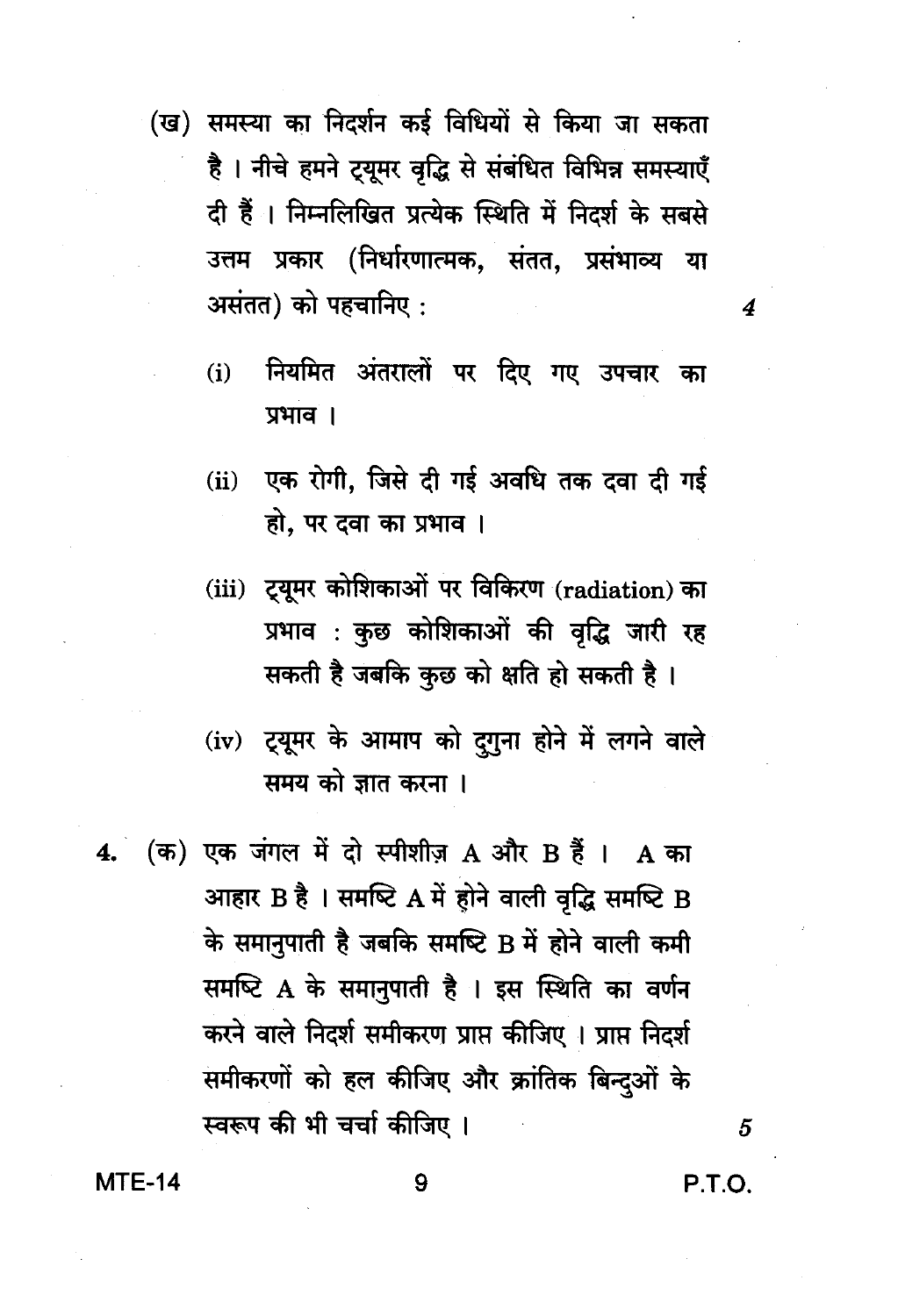- (ख) बैक्टीरिया की एक कॉलोनी की वृद्धि दर कॉलोनी में बैक्टीरिया की संख्या के समानुपाती है। यदि दो वर्षों में समष्टि चौगुनी हो जाती है, तो आठ वर्षों के पश्चात् कॉलोनी का आमाप क्या होगा ?
- (ग) गाउसीय परिक्षेपण निदर्श के सूत्रण के लिए प्रयोग किया जाने वाला नियम लिखिए।
- (क) दो प्रतिभूतियों A और B का प्रतिफल बंटन 5. निम्नलिखित है $\cdot$

| घटना           | प्रायिकता         | प्रतिफल |              |
|----------------|-------------------|---------|--------------|
| (i)            | $p_{1j} = p_{2j}$ | R.      | $\rm R_{2j}$ |
|                | 0.33              | 19      | 18           |
| $\overline{2}$ | 0.25              | 17      | 16           |
| 3              | 0.17              | 11      | 11           |
|                | 0.25              | 10      | 9            |

मार्कोविट्ज़ निदर्श के अनुसार कौन-सी प्रतिभूति अधिक जोख़िम वाली है ?

(ख) कोई दवाई एक रोगी की रक्त धारा में r ग्राम/सेकण्ड की अचर दर से प्रेरित की जा रही है। इसके साथ ही, यह दवाई किसी भी समय t पर उपस्थित दवाई की मात्रा  $x(t)$  के समानुपाती दर से निकाली जा रही है । मात्रा x(t) नियंत्रित करने वाला अवकल समीकरण निर्धारित कीजिए । यदि रक्त धारा में दवाई की प्रारंभिक सांद्रता x0 है, तो किसी भी समय t पर इस दवाई की सांदता ज्ञात कीजिए ।

**MTE-14** 

 $10$ 

6

4

3

 $\overline{2}$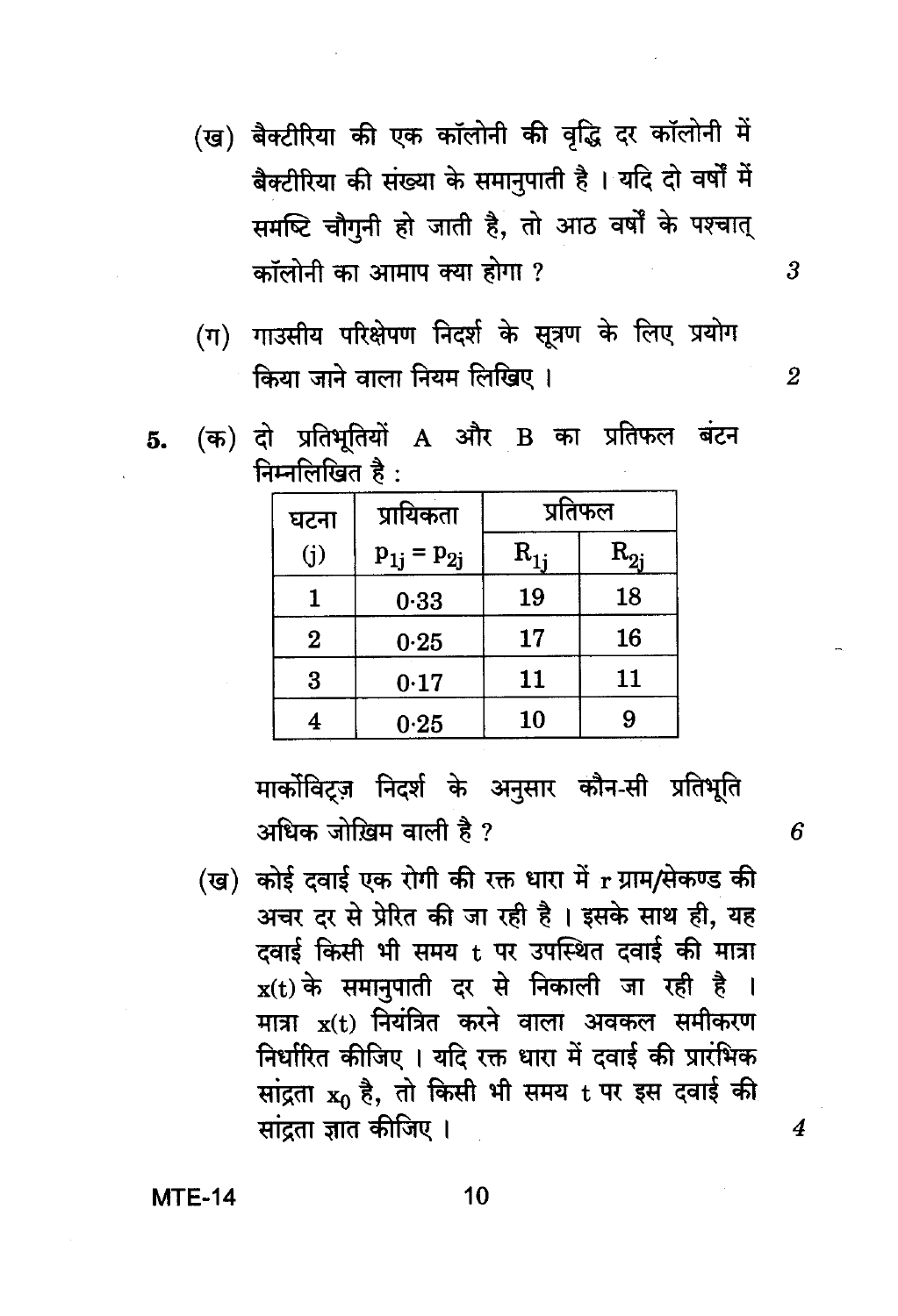(क) दो फर्म X और Y एक ही उपभोक्ता वस्तु का उत्पादन करती हैं । उत्पादन व्यवरोधों के कारण, प्रत्येक फर्म 1. 3 और 5 इकाइयाँ निर्मित करने में समर्थ हो पाती हैं । फर्म X के लिए  $q_x$  इकाइयाँ निर्मित करने की लागत [6 +  $q_x^2 - 2q_x + 5$ ]  $\neq \xi$  तथा फर्म Y के लिए q<sub>y</sub> इकाइयाँ निर्मित करने का सर्वसम लागत फलन [6 +  $q_y^2 - 2q_y + 5$ ]  $\vec{\tau}$  है । फर्म X के लिए एक इकाई की कीमत p है । हम कल्पना करते हैं कि बाज़ार संतुलन में है । परिणाम फर्मों के लाभ हैं. जिन्हें एक आव्यूह A = {a<sub>ij</sub>} (भुगतान आव्यूह) के रूप में दर्शाया जाता है । यदि माँग फलन D(p) = 50 - p हो, तो (i)  $a_{11}$  (ii)  $a_{22}$  (iii)  $a_{21}$ ज्ञात कीजिए ।

(ख) मान लीजिए कि चन्द्रमा पृथ्वी से 3,00,000 किमी की दूरी पर है तथा यह पृथ्वी के परित: एक परिभ्रमण 28 दिन में करता है। तुल्यकारी उपग्रह वे उपग्रह हैं जो पृथ्वी के सापेक्ष विश्राम में रहते हैं । इन दो कथनों का उपयोग करते हुए, पृथ्वी के केन्द्र से तुल्यकारी उपग्रह की ऊँचाई निगमित कीजिए।

(क) द्रव्यमान m वाले एक कण को ऊर्ध्वाधरत: ऊपर 7. की ओर वेग  $v_0$  से फेंका जाता है। वायु प्रतिरोध mg c  $v^2$  है. जहाँ c एक अचर है तथा  $v$  किसी भी समय t पर वेग है । दिखाइए कि उस कण को सबसे अधिक ऊँचे बिन्दु तक पहुँचने में लगा समय  $v_{o}$  $\sqrt{c}$  = tan (gt $\sqrt{c}$ ) द्वारा प्राप्त है ।

**MTE-14** 

6.

5

6

4